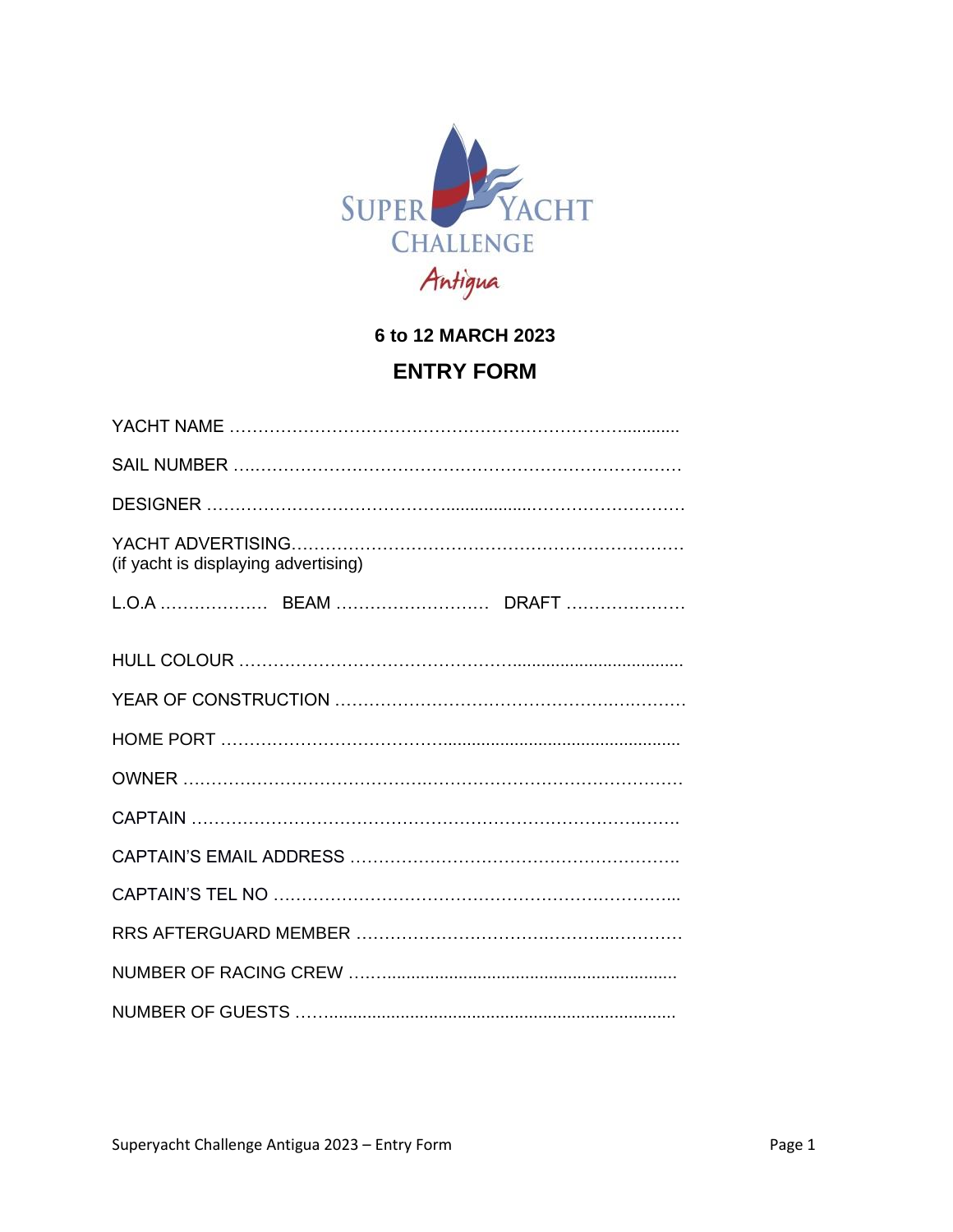#### **DISCLAIMER**

Competitors agree to be bound by the World Sailing Racing Rules of Sailing, by the Notice of Race and the Sailing Instructions. Competitors agree to take any and all responsibility for the nautical qualities of their yacht, the rigging, the crew's ability, and the safety equipment. Competitors also agree to take any and all responsibility for damages caused to third persons or their belongings, to themselves or to their belongings, ashore and at sea as a consequence of their participation in the regatta, relieving of any responsibility the Organizing Authority and all persons involved in the organization under whatever qualification and to accept full responsibility for the behaviour and dress of the yacht's crew, representatives and guests.

Competitors are to be acquainted with RRS Fundamental Rule 3: "The responsibility for a boat's decision to participate in a race or to continue *racing* is hers alone."

In any case I agree that the organizers and their agents, have no responsibility for loss of life or injury to crew members or others, or for the loss or damage to any vessel or property. In the event that any crew member or his or her representative submit any claim against the organizers, I hereby indemnify the organizers against any such liability.

Name …………………………………………………………………………… Signature ……………………………………………………………….……… Date ………………………………………………………………...…………...

## **PHOTOGRAPHS & TV RIGHTS**

Competitors hereby grant the Organizing Authority, the unrestricted right and permission to use the name and the text, photograph or video footage of either themselves or the yacht they are sailing during the event, to be published or broadcast in any media whatsoever (including but not limited to Press and TV advertisements or Internet), for either editorial or advertising purposes or to be used in press information, in this respect, competitor's name and biographical material may also be used or reproduced in any way known.

#### **INSURANCE**

Each yacht shall be adequately insured. It is the responsibility of each yacht's Captain and Owner to certify that all crew and guests aboard are properly insured against all liabilities and injuries incurred for the duration of the regatta.

#### **I HAVE CAREFULLY READ THIS AGREEMENT AND FULLY UNDERSTAND ITS CONTENTS. I AM AWARE THAT THIS IS A RELEASE OF LIABILITY AND WAIVER OF CLAIMS AND SIGN IT OF MY FREE WILL**

**ON BEHALF OF MYSELF AND ALL CREW MEMBERS AND GUESTS ABOARD THE YACHT:**

Signed Owner/Charterer …………….…………….….…………………….

Date: …………….………………………….…………………………………

Superyacht Challenge Antigua 2023 – Entry Form Page 2